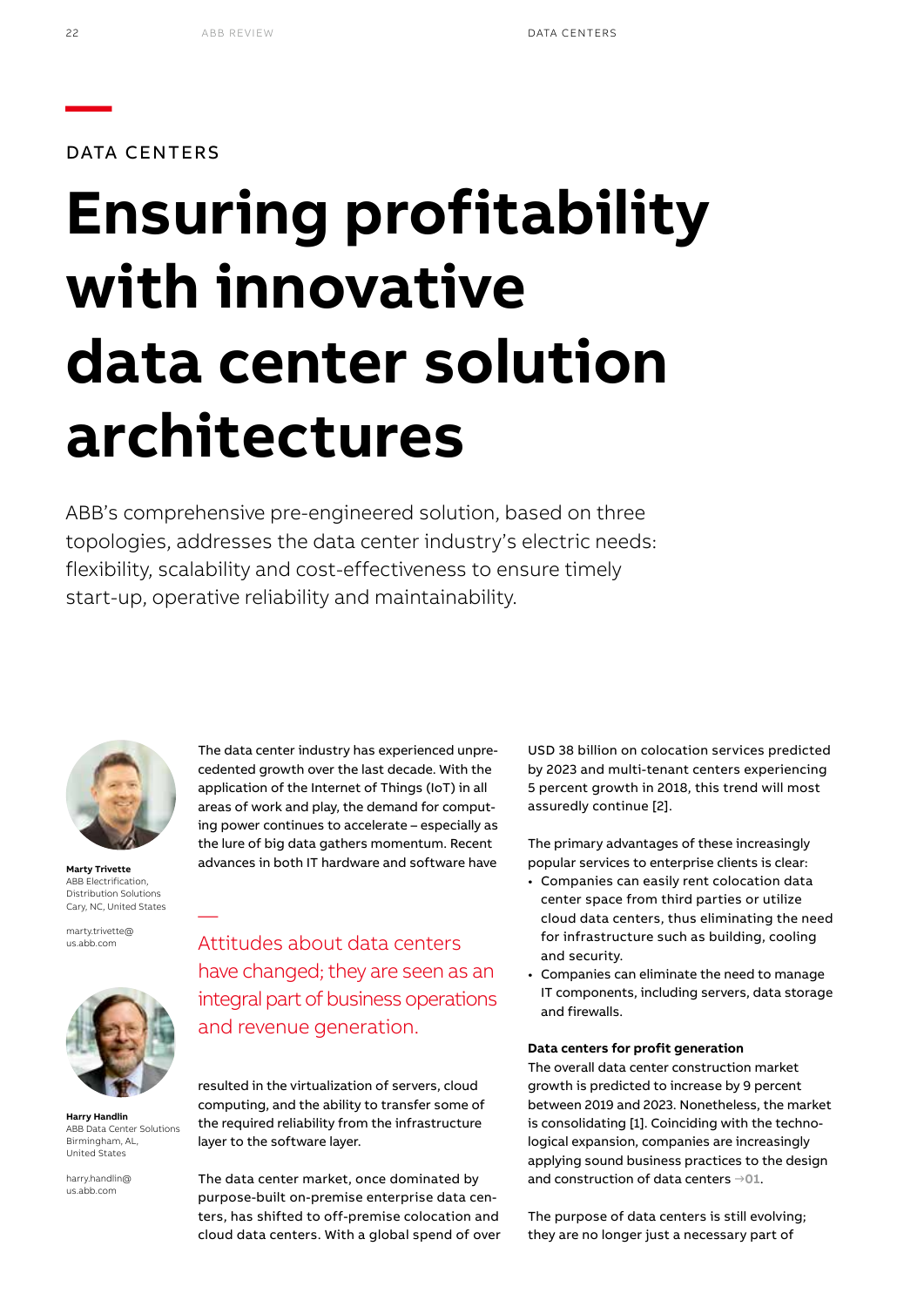

— Nowadays, businesses can choose from on-premise enterprise centers to off-premise virtualized infrastruc-tures that support applications and physical components across the cloud environment.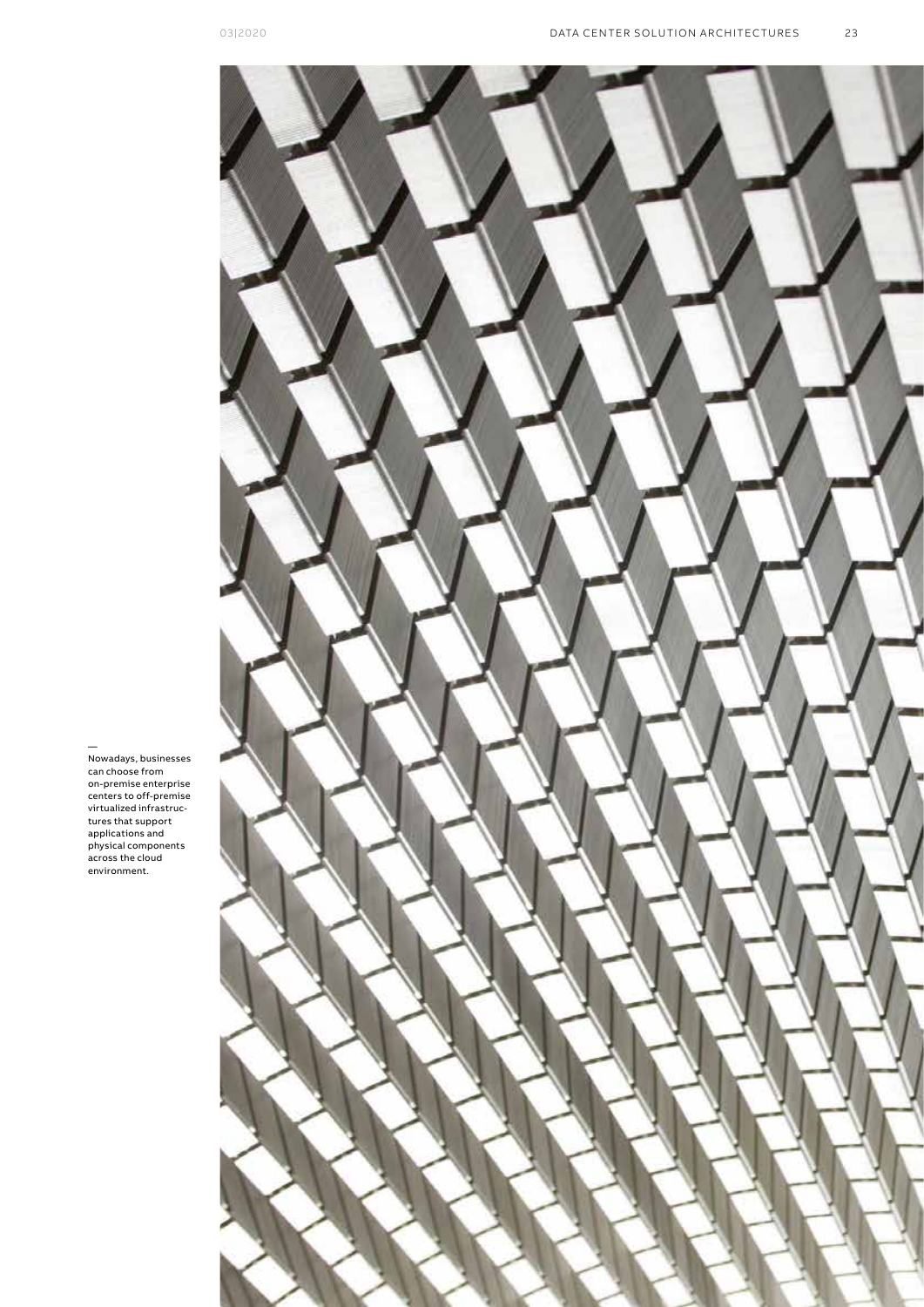—

business operations, they are a profit generation center [1]. Attitudes about data centers within an enterprise have adjusted; they are now seen as an integral part of business operations and revenue generation. As a result, data center strategies are more attuned with business realities. Their costs – both capital and operational – are highly scrutinized. This scrutiny comes from both internal checks and balances with a company's finance office, as well as external environmental watchdog groups as greater attention is now paid to energy consumption [1]. To meet these expectations, the industry has had to revise its justification for data centers and incorporate new concepts about their design, construction and operation.

# **Recognizing and meeting industry demands**

Reliability and maintainability are central to the successful operation of data centers and so companies must remain flexible. These centers must satisfy industry requirements for redundancy and fault tolerances: electrification designs must ensure that equipment replacement or removal from service will not impact the critical load.

ABB offers data center customers, including cloud and colocation industries, leading edge technologies to meet these challenges. By fulfilling modularity, flexibility and efficiency

# ABB offers data center customers leading edge technologies to meet tomorrow's challenges.

requirements for solution architecture, ABB ensures safe, secure and continuous operation in a rapidly evolving data center landscape.

## **Design standardization**

The task of creating a flexible fortress-like data center that safely and securely stores and manages business-critical data and applications under every conceivable situation, while simultaneously accommodating both short-term and long-term growth, is daunting. Overall, this

**01**

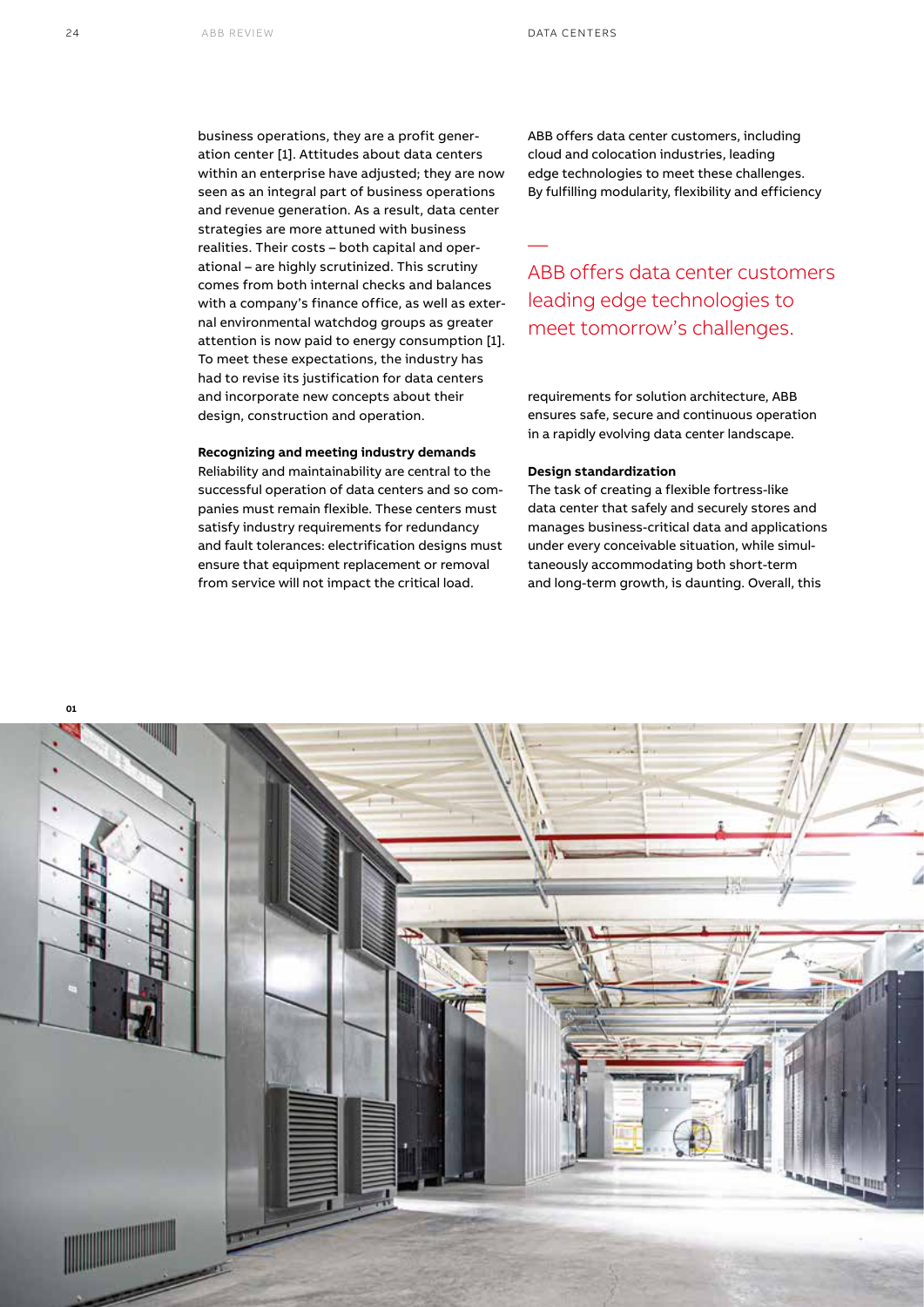— 01 ABB and GIGA Data Centers developed an electrification solution of LV switchgear, dry-type transformers and UPS to support the IT server and network infrastructure of the GIGA Data Centers is shown.

— 02 A schematic system plus system topology is shown; this topology was the basis for the design of the packaged solution for GIGA Data Centers.

— 03 The shared redundant topology is similar to system plus system topology except that it uses multiple systems to increase utilization and reduce costs.

— 04 The block redundant topology is illustrated; this topology is commonly used in hyperscale and colocation data centers.

necessitates electrification designs that are more flexible and scalable. These designs should incorporate a standard block of power, repeated throughout the design, to allow for any future expansion. These design concepts offer significant improvements over previously conceived data center designs.

The standardization of design improves operational reliability, and yet these designs must be flexible enough to adapt to a myriad of site requirements. ABB's design experts recognize these challenges and take into account site variables, eg, utility voltage, total size of the data center, and the optimal design for cooling based on the local climate **→01**. Scalable and repeatable designs are based on a standard size IT load that is taken as a building block. By using this tried-and-proven process, ABB ensures reliability and maintainability.

### **Short timeline**

Fast track project execution, short cycle delivery times and the cost-effective utilization of assets are key to the success of data center projects as they have a direct impact on capital cost.







Photo: GIGA Data Centers Photo: GIGA Data Centers

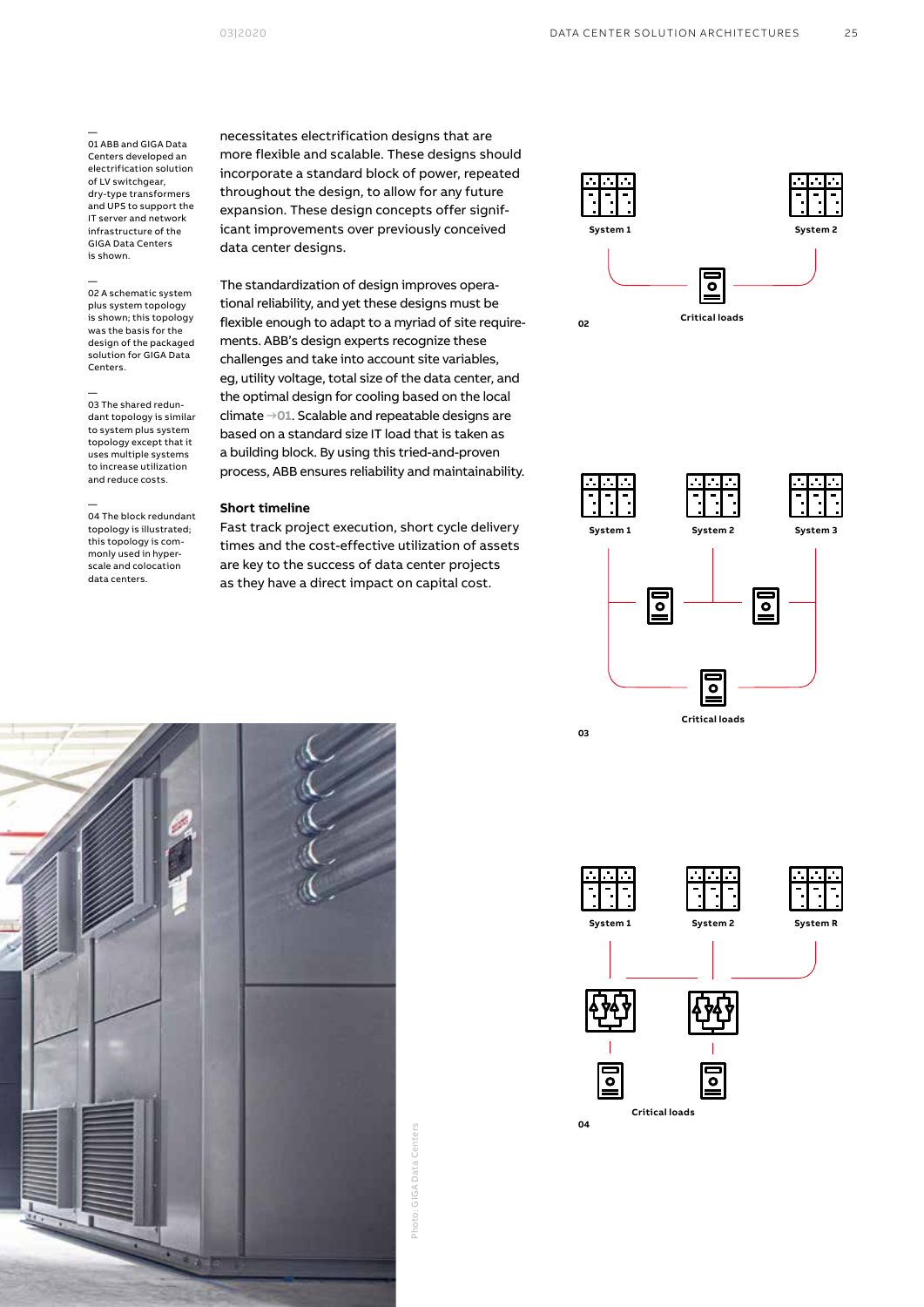—

In addition, design criteria will influence the electrification topology for the critical power distribution and impact cost.

Project implementation time is a particularly critical factor – one differentiated by uncertainty. Even though the demand for computing power

ABB fulfills modularity, flexibility and efficiency requirements for data center solution architecture.

continues to accelerate, growth is not easily forecasted. Determining the end-solution at the start can be difficult, especially for the colocation and cloud data center markets. Paradoxically, speed to market is a dominant requirement for new data center projects and for the expansion of existing ones. ABB takes all of these factors into account to create pre-engineered electrification solutions that are modular, scalable and efficient as well as versatile, thereby ensuring successful implementation on an extremely short timeline.

**Electrical topology choice: a matter of function** Conventional electrical topologies, commonly used in data centers, can be implemented in several different configurations depending on exacting project requirements and site conditions. Factors that determine the actual configuration include: load kilowatts (kW), available utility service voltages, initial cost, etc.

Although most data center electrification systems are unique, there are only three main underlying topologies: system plus system, shared redundant and block redundant topologies.

As the name implies, the system plus system topology utilizes two completely independent systems to feed the critical load **→02**. The design is based on deploying IT equipment with redundant power supplies (sometimes referred to as dual corded loads). This topology is the basis of design for on-premise data centers, for example, enterprise-, financial- and government data centers as well as colocation companies.

Although the system plus system design has a proven reliability record, costs can be prohibitively high: a maximum utilization of assets is 50 percent. Thus, a variant of this topology is often employed to reduce overall cost: system + utility. Here, the "system" has N+1 uninterrupted power supplies (UPS) while the "utility" has no UPS.

Colocation, hyperscale and cloud data centers generally use the shared redundant topology, which comes in a variety of configurations **→03**. The design is normally designated by the number of systems over the number of loads, eg, 3N/2 for three systems and for two loads, or 4N/3 for four systems and for three loads, etc. For example, using 1MW blocks of IT load, a 3N/2 system would have 3MW of capacity feeding 2MW of IT load.

With this configuration, customers can improve utilization by up to 66 percent; 75 percent is possible with 4N/3. Consequently, this topology serves as the basis for the design of many colocation and hyperscale data centers and for hyperscale computing because the goals of big data and cloud computing environments are maximum performance, lowest possible cost, and peak power efficiency. While the use of the shared redundant topology does improve asset utilization, it nonetheless requires the operators to monitor loads.

Block redundant topology, also known as catcher topology, utilizes a static transfer



**05**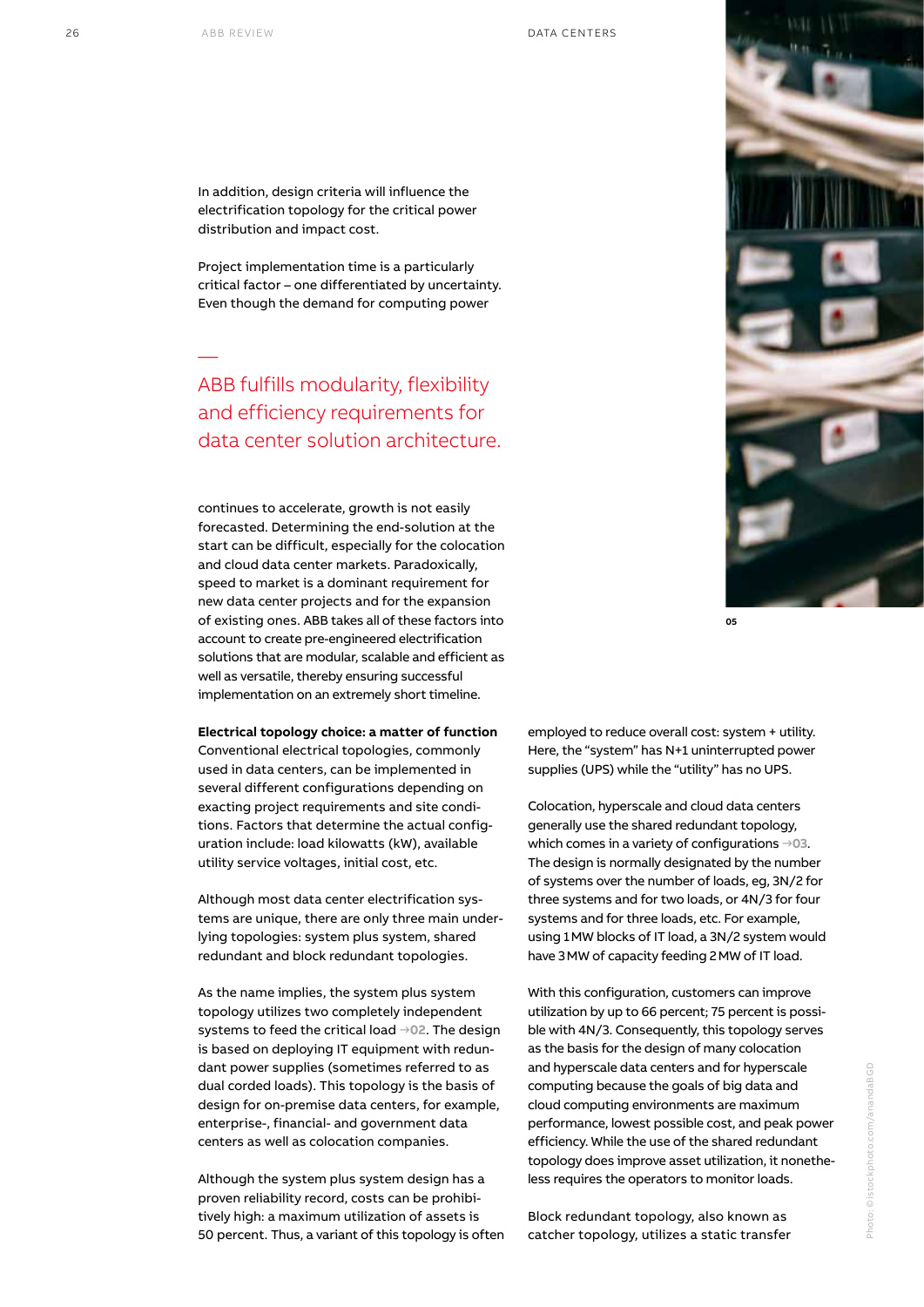

— 05 Data centers paradoxically require extremely flexible yet standard solutions so they can expand or shrink as their needs change. ABB provides standard solutions that evolve with their customers' needs.

—

switch (STS) to transfer the critical load from the primary or active system to the reserve or catcher system **→04**. Such a topology is used by both hyperscale and colocation data centers. For data centers with single corded loads this topology is usually the most cost-efficient design. With the block redundant topology,

# ABB's package solutions ensure safe, secure and continuous operation in a rapidly evolving data center landscape.

an asset utilization of 80 percent is possible and there is no need to constantly monitor loads to maintain redundancy. The primary disadvantage of this topology is the reliance on static transfer switches; this increases the cost and complexity of the design. Block redundant depends on the ability of the catcher or reserve UPS module (or modules) to handle a step load. The active UPS can be loaded to full capacity. The reserve UPS has no load in normal operation. The reserve

system can be larger than the active systems. Block redundant can be applied with single cord or dual corded IT loads. As such, if single corded IT loads are used, the static transfer switch is a single point of failure.

# **Pre-engineered solutions: limited site-work and smooth startup**

ABB developed standard solution architectures, a pre-engineered integration of products for all electrical distribution needs from the utility service to the rack, based on these three topologies. ABB's comprehensive solutions are the answer to the data center industry's specific electric needs: flexibility, scalability and cost-effectiveness to ensure a short and sweet startup along with operative reliability and maintainability. Flexibility also helps customers to address future needs as the data center grows and IT needs evolve **→05**.

All pre-engineered solutions can be easily duplicated or slightly modified to serve most data centers on the market **→06**. A package includes: substations, medium voltage (MV) switchgear, transformers, low voltage (LV) switchgear, LV switchboards, UPS systems, power distribution units (PDU), remote power panels (RPP), and IT busways.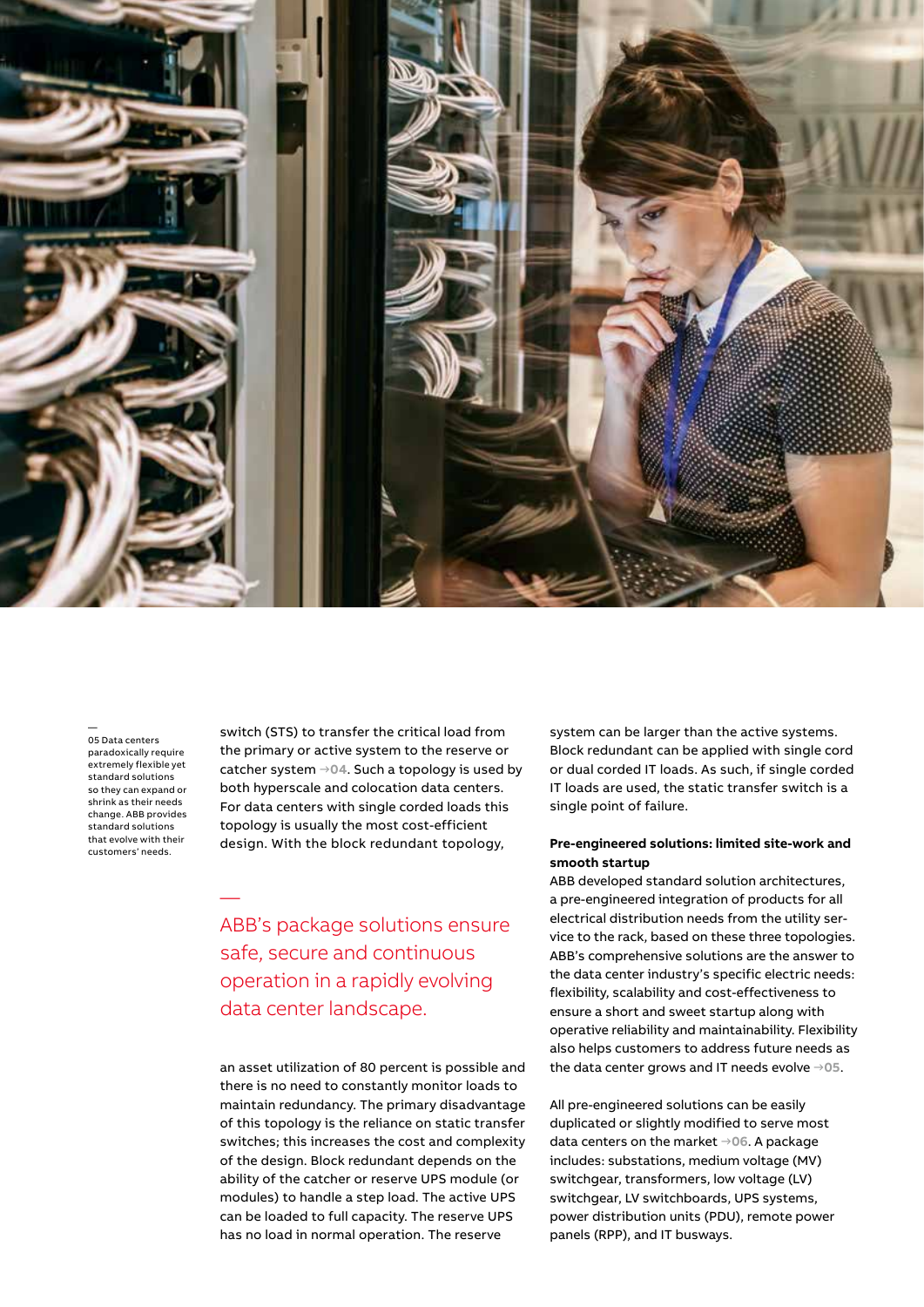—

**Solution architecture: a collaboration story** In 2018, ABB with its acquisition of GE Industrial Solutions, began collaborating with GIGA Data Centers to develop a critical power distribution design for their new data center in Mooresville,

In 2018, ABB and GIGA Data Centers collaborated to develop a critical power distribution design for a colocation data center.

North Carolina, USA. As a colocation data center company, GIGA endeavors to make flexible and modular data center technology available at a competitive cost to all its customers, not just to

hyperscale data center customers. GIGA turned to ABB because of their solid expertise in providing flexible, innovative technical electrification solutions within a challenging time frame.

Having acquired a long rectangular building suitable for conversion into a data center, GIGA and ABB jointly worked to design a system that would support 60 MW of IT load. Amazingly, the first phase of data center conversion was completed in less than six months. Subsequently, ABB's expert team and GIGA's mechanical, electrical and plumbing consultants collaborated to design a flexible, scalable and efficient packaged solution based on a system plus system topology. This design is scalable and has the capability of expanding in increments of 2 MW of IT load. ABB's electrification solution for GIGA Data Centers included LV Spectra Switchboards, TLE UPS modules (to support the customer's IT

# **ABB'S EHOUSES AND SKIDS FOR COLOCATION DATA CENTER**

Colocation data center customers prefer scalable electric equipment to fulfill their various sizing needs and meet delivery and commissioning goals. ABB's skid units and electrical house (eHouse) packages enable data centers to address these challenges. Common to traditional construction methods, packaged solutions are typically supplied as individual components with installation and interconnections provided by third parties.

Such a solution is an open frame mounted, compact unit with factory installed equipment and interconnections. Because they are pre-engineered, pre-installed and pre-tested, indoor skid solutions can be built off-site parallel to other construction efforts, thereby accelerating the construction schedule.

The eHouse is a pre-fabricated, pre-engineered and pre-tested system; it is an environmentally controlled building with factory installed equipment and interconnections. By testing all components prior to shipping, ABB ensures that risks in the field are minimized. These units are easy and cost-effective to install and can be placed close to



the main loads. Although, usually permanently installed, they can be relocated as a colocation center grows or a customer's IT equipment is changed.

With eHouses, customers can accelerate their construction schedule and save space. Such onepiece systems are suited for data center projects that must reduce on-site work, eg, remotely located centers where qualified personnel are unavailable or labor is expensive or difficult to manage. By optimizing layouts through modular design and leveraging skidding and eHouse technologies, ABB helps customers reduce cost.